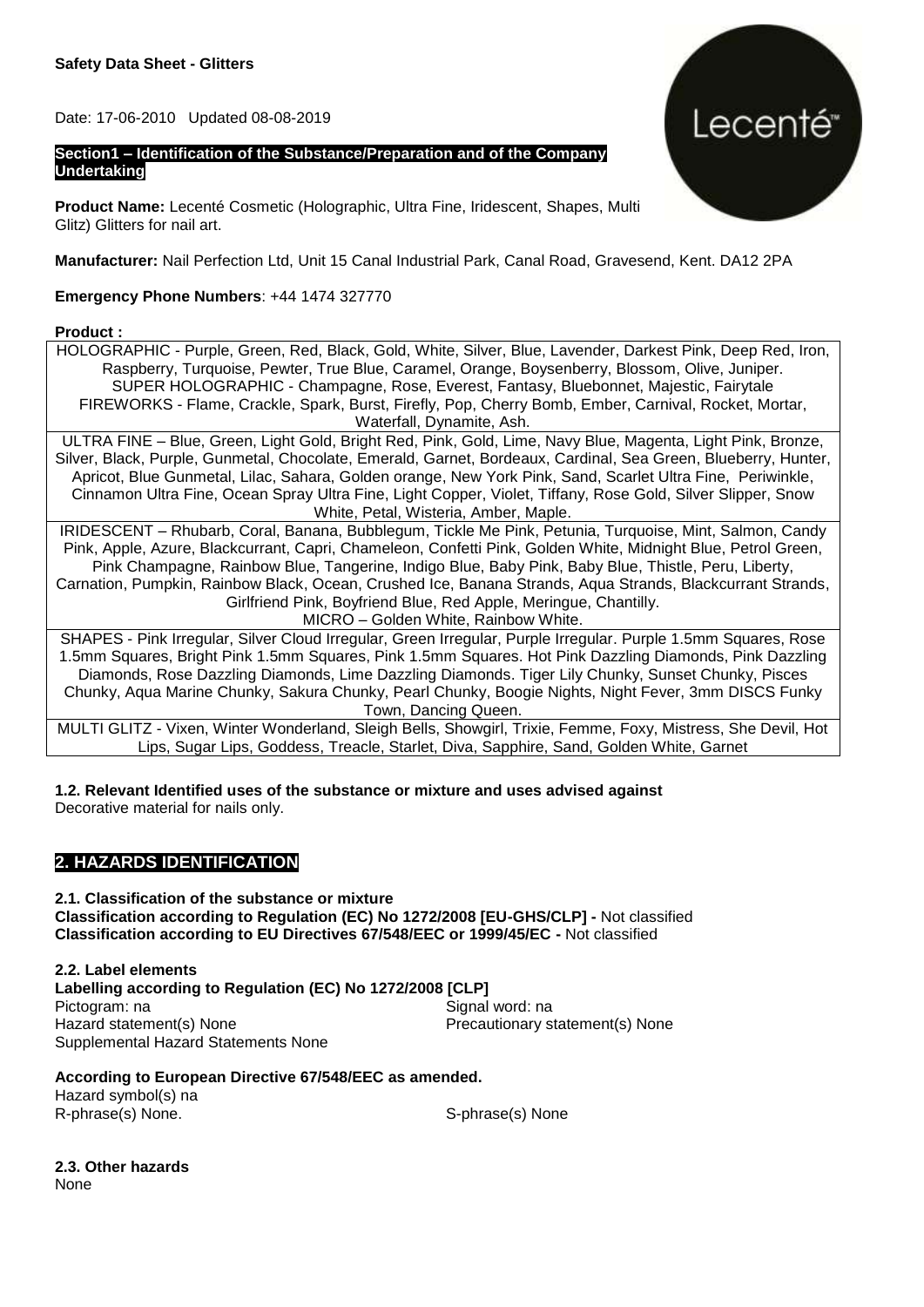# **3. COMPOSITION/INFORMATION ON INGREDIENTS**

**3.1 Description of Material:** Solids made from coated polyester foils.

| <b>EINECS N°</b> | CAS N°      | <b>INDEX N°</b> | <b>Chemical</b><br>name             | Conc.<br>$(%$ (% w/w) | Hazard<br>class and<br>category<br>code | Hazard<br>statement                  | Danger<br>symbol/R<br>phrases |
|------------------|-------------|-----------------|-------------------------------------|-----------------------|-----------------------------------------|--------------------------------------|-------------------------------|
|                  | 25038-59-9  | n.a.            | Polyethylene<br>Terephthalate       | $90 - 95%$            | None                                    | None                                 | None                          |
| 231-072-3        | 7429-90-5   |                 | Aluminium                           | $0 - 0.5%$            | Flam, Sol. 1<br>Water react             | H <sub>228</sub><br>H <sub>261</sub> | «N», R43,<br>R52/53           |
|                  | 125826-44-0 |                 | <b>Binder</b><br>Polyurethane<br>33 | $4 - 5%$              | None                                    | None                                 | None                          |

# **Pigments Used**

| <b>EINECS N°</b> | CAS <sub>N°</sub> | <b>INDEX N°</b> | <b>Chemical</b><br>name     | Conc.<br>(% w/w) | Hazard<br>class and | Hazard<br>statement | Danger<br>symbol/R |
|------------------|-------------------|-----------------|-----------------------------|------------------|---------------------|---------------------|--------------------|
|                  |                   |                 |                             |                  | category<br>code    |                     | phrases            |
| 226-109-5        | 5281-04-9         | CI 15850        | D&C Red 7                   | $1 - 3%$         | None                | None                | None               |
| 229-142-3        | 6417-83-0         | CI 15880        | FD&C Red<br>34              | $1 - 3%$         | None                | None                | None               |
| 217-699-5        | 1934-21-0         | CI 19140        | <b>FD&amp;C Yellow</b><br>5 | $1 - 3%$         | None                | None                | None               |
| 247-304-1        | 25869-00-5        | CI 77510        | FD&C Blue<br>27             | $1 - 3%$         | None                | None                | None               |
| 205-685-1        | 147-14-8          | CI 74160        | <b>Blue 15:3</b>            | $1 - 3%$         | None                | None                | None               |
| 215-609-9        | 1333-86-4         | CI 77266        | Black 7<br>D&C Black 2      | $1 - 3%$         | None                | None                | None               |
| 226-939-8        | 5567-15-7         | CI 21108        | Yellow 83                   | $1 - 3%$         | None                | None                | None               |
| 213-561-3        | 980-26-7          | CI 73915        | <b>Red 122</b>              | $1 - 3%$         | None                | None                | None               |
| 228-767-9        | 6358-30-1         | CI 51319        | Violet 23                   | $1 - 3%$         | None                | None                | None               |
| 236-675-5        | 13463-67-7        | CI 77891        | Titanium<br>Dioxide         | $1 - 3%$         | None                | None                | None               |
| 223-339-8        | 3844-45-9         | CI 42090        | FD&C Blue 1                 | $1 - 3%$         | None                | None                | None               |
| 241-409-6        | 17372-87-1        | CI 45380        | <b>D&amp;C Red 21</b>       | $1 - 3%$         | None                | None                | None               |
| 242-355-6        | 18472-87-2        | CI 45410        | <b>D&amp;C Red 28</b>       | $1 - 3%$         | None                | None                | None               |
| 208-253-0        | 518-47-8          | CI 45350:1      | D&C Yellow<br>7             | $1 - 3%$         | None                | None                | None               |
| 201-353-5        | $81 - 48 - 1$     | CI 60725        | Solvent Violet<br>13        | $1 - 3%$         | None                | None                | None               |
| 213-879-2        | 1047-16-1         | CI 73900        | Violet 19                   | $1 - 3%$         | None                | None                | None               |
| 247-368-0        | 25956-17-6        | CI 16035        | FD&C Red<br>40              | $1 - 3%$         | None                | None                | None               |
| 229-355-1        | 6486-23-3         | CI 11710        | Yellow 3                    | $1 - 3%$         | None                | None                | None               |
| 215-168-2        | 1309-37-1         | CI77491         | Iron Oxide                  | $1 - 4%$         | None                | None                | None               |
| 310-127-6        | 12001-26-2        | CI77019         | Mica                        | $1 - 4%$         | None                | None                | None               |

# **4. FIRST AID MEASURES**

#### **4.1 Description of First Aid Measures**

General Advice: First aid followed by medical attention.

Inhalation: Move exposed person to fresh air. Keep warm and at rest. Seek medical attention as soon as possible.

Skin contact: Wash with mild soap and water. Generally the product does not irritate the skin. Seek medical advice if irritation occurs/persists.

Eye Contact: Rinse opened eye for several minutes under running water. Seek medical attention if irritation persists. Ingestion: Wash mouth out with water, seek medical attention if symptoms occur.

# **4.2 Most Important Symptoms and effects, both acute and delayed**

No data available

**4.3 Indication of any immediate medical attention and special treatment needed** No data available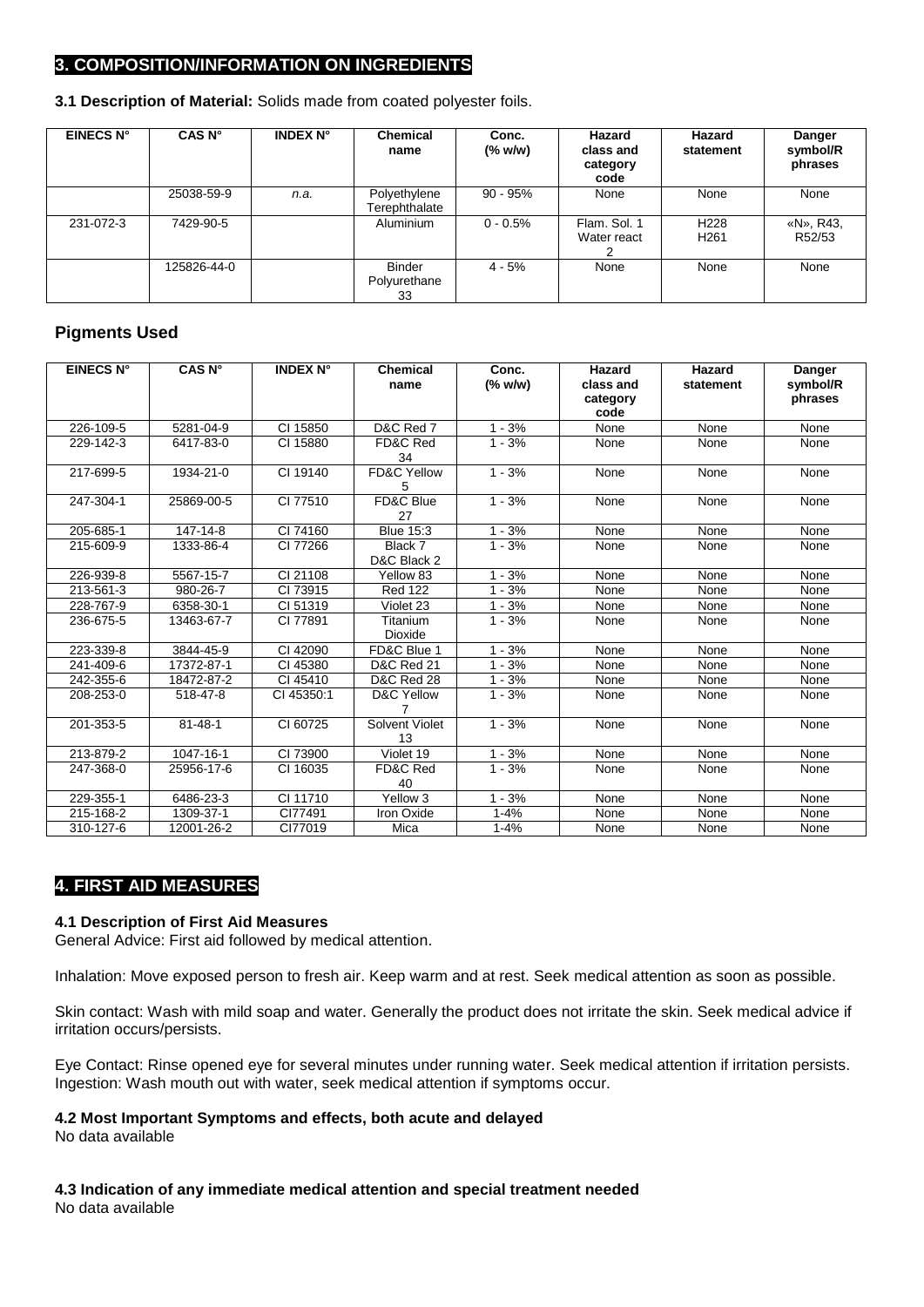# **5. FIRE FIGHTING MEASURES**

#### **5.1 Suitable Extinguishing Media:**

Water spray, extinguishing foam, dry powder extinguisher, carbon dioxide.

#### **5.2 Special hazards arising from the substance or mixture:**

If these products are either ignited or exposed to elevated temperatures causing decomposition toxic vapours may be emitted.

#### **5.3 Advice for fire-fighters:**

Wear self contained breathing apparatus for fire fighting.

# **6. ACCIDENTAL RELEASE MEASURES**

#### **6.1 Personal precautions:**

Wear protective equipment. Keep unprotected persons away. Avoid formation of dust

**6.2 Environmental precautions:** Do not allow product to reach ground water, water bodies or sewerage system.

#### **6.3 Methods for cleaning up:**

Pick up manually or vacuum.

# **7. HANDLING AND STORAGE**

#### **7.1 Precautions for Safe Handling:**

Avoid contact with skin and eyes. Avoid formation of dust and aerosols. Provide appropriate exhaust ventilation at places where dust is formed. Normal measures for preventive fire protection.

#### **7.2 Conditions for safe storage including any incompatibilities:**

Store in cool place. Keep container tightly closed in a dry and well-ventilated place. Keep away from sources of ignition.

#### **7.3 Specific end uses:**

None

# **8. EXPOSURE CONTROLS/PERSONAL PROTECTION**

#### **8.1 Control Parameters:**

These products do not contain any relevant quantities of materials with critical values that have to be monitored in the workplace. (ref: EH40/2005 as consolidated with amendments Oct 2007) National exposure control limits must be considered where appropriate.

#### **8.2 Exposure Controls:**

#### **Appropriate engineering controls**

Handle in accordance with good industrial hygiene and safety practice. Wash hands before breaks and at the end of workday.

#### **Personal Protective equipment**

#### **Ventilation:**

Preferably Local exhaust ventilation (LEV) must be sufficient to keep concentration below occupational exposure limit

#### **Respiratory protection:**

Particulate cartridge filter type when LEV cannot be supplied.

#### **Hand Protection:**

Gloves: consult manufacturer for suitable specification. A suitable barrier cream is recommended.

#### **Eye Protection:**

Safety glasses with side shields.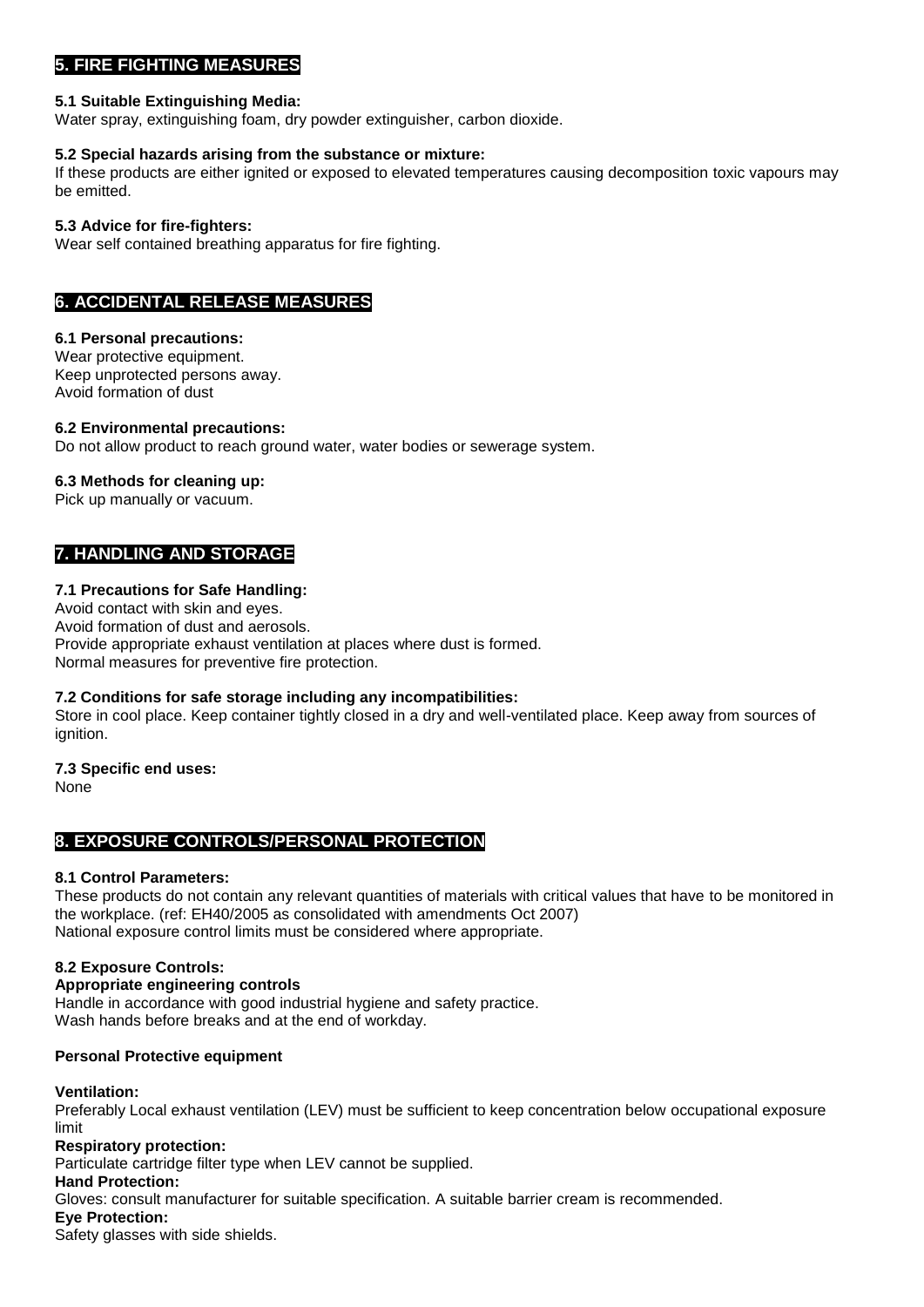# **9. PHYSICAL AND CHEMICAL PROPERTIES**

#### **9.1 Information on basic physical and chemical properties**

#### **9. PHYSICAL AND CHEMICAL PROPERTIES**

#### **9.2 Information on basic physical and chemical properties**

- a) Appearance: Solid flakes
- b) Odour: Mild, characteristic
- c) Odour Threshold: No data Available
- d) pH: No data available
- e) Melting point/freezing point: 260°C
- f) Initial boiling Point and boiling range: No data available
- g) Flash point: No data Available
- h) Evaporation rate: No data Available
- i) Flammability (solid, gas): No data Available
- j) Upper/lower flammability of explosive limits: No data Available
- k) Vapour pressure: No data Available
- l) Vapour density: No data Available
- m) Relative Density: 1.4g/cm3 at 20°C
- n) Water solubility: Insoluble
- o) Partition Coefficient: n octanol/water: No data Available
- p) Auto ignition temperature: Not self igniting
- q) Decomposition temperature: No data Available
- r) Viscosity: No data Available
- s) Explosive properties: Does not present explosive hazard
- t) Oxidising Properties No data Available

#### **9.3 Other Safety Information**

No data available

# **10. STABILITY AND REACTIVITY**

- **10.1 Reactivity** no data available
- **10.2 Chemical stability** no data available
- **10.3 Possibility of hazardous reactions** no data available
- **10.4 Conditions to avoid** Avoid contact with acids, alkalis and strong oxidizing agents.
- **10.5 Incompatible materials** no data available
- **10.6 Hazardous decomposition products** no data available

#### **11. TOXICOLOGICAL INFORMATION**

11.1 Information on toxicological effects **Acute toxicity** no data available **Skin corrosion/irritation** no data available **Serious eye damage/eye irritation** no data available **Respiratory or skin sensitization** no data available **Germ cell Mutagenicity** no data available

#### **Carcinogenicity**

IARC: No components of this product present at levels greater than or equal to 0.1% is identified as probable, possible or confirmed human carcinogen by IARC. **Reproductive toxicity** no data available